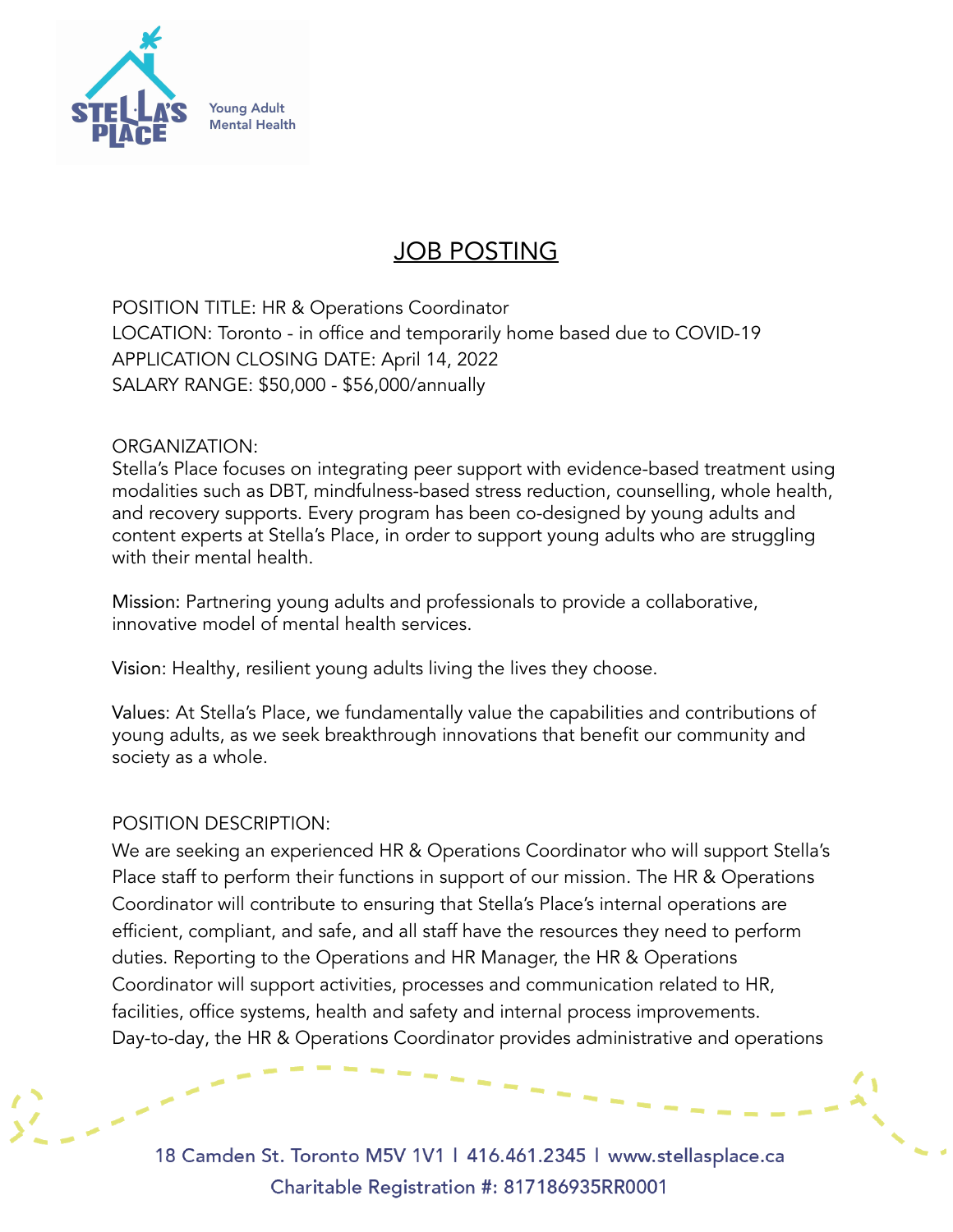

support for Stella's Place facilities and office systems, and HR services & administrative support to a staff team of 45+.

This role requires strong administrative and organizational skills, flexibility, and commitment to striving for excellence across the organization, working closely with the Operations & HR Manager, other team members at Stella's Place, program partners, and external vendors.

This position will appeal to those who want to work in a small but growing community-based organization. You are a master at managing multiple deadlines and multiple internal customers in a fast-paced environment. You are collaborative, well organized and responsive to people. You have superior verbal and written communication skills and exceptional skill with office technology. You are proficient in G-Suite, Office, Adobe, Virtual meeting platforms and other relevant software applications and are comfortable assisting others with using technology.

## Responsibilities:

- 1. Supporting exceptional people 33%
	- Responsible for effective diverse and equitable talent acquisition and carry out all aspects of an inclusive hiring process
	- Responsible to coordinate the onboarding process for new hires; including orientation, office asset and equipment provision and mandatory training delivery
	- Communicate with employees and respond to employee queries and needs in a timely, conscientious and confidential way
	- Maintain effective working relationships with management and staff by communicating HR policies and procedures, employment standards, laws, and regulations with the support of the HR and Operations Manager
	- Coordinate and support in-house training delivery, particularly pertaining to technology and Stella's Place policy, procedures, protocols and Employment Standards Act
	- Partner with cross-functional teams to ensure the office is operating smoothly and efficiently
	- Assist in coordination and execution of virtual and on-site events, retreats, open houses and meetings to ensure positive employee and guest experience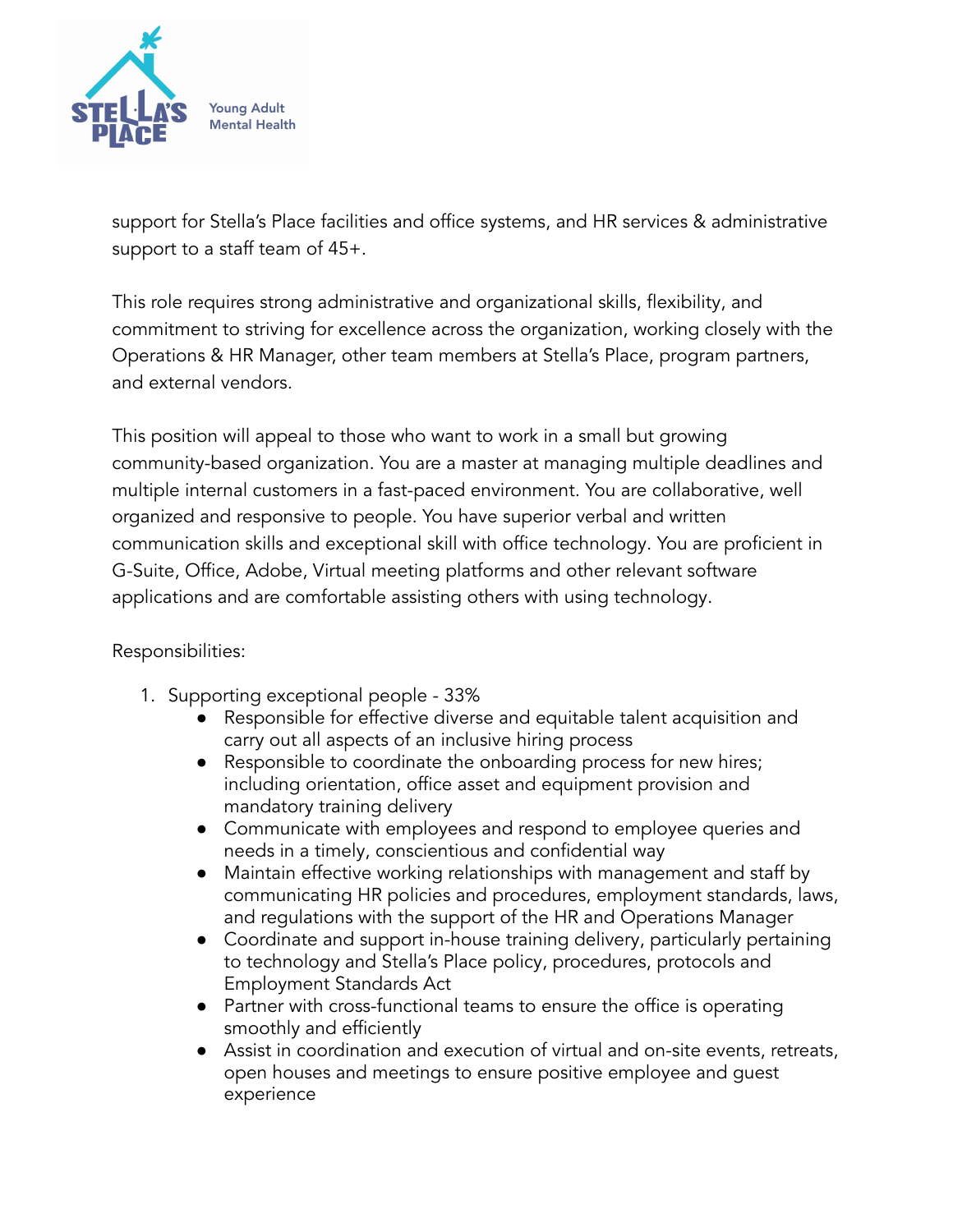

- 2. Supporting effective processes and operations 33%
	- Facilitate effective day to day office operations
		- Develop, implement, update and maintain a variety of office management systems as needed, and constantly improving current systems
		- Manage petty cash and other types of financial disbursements to staff
		- Responsible to manage internal newsletter, and other communications as needed
		- Support staff with the use of technology systems
		- Support staff, teams and overall office operations by coordinating office supply purchases
		- Support the Manager of HR and Operations with payroll tasks and respond to staff inquiries
		- Information management support through digital filing system, record keeping and data base management
		- Assist with asset management program (including planning for, purchasing, ordering, tracking, and maintaining office assets)
		- Maintain up-to-date internal Operations Manual, Operations Policy Manual, and Operations Procedures Manual with the support of the Manager of HR and Operations
- 3. Supporting safe and accessible places 33%
	- Contribute to facility operations to ensure safe, healthy, effective, smoothly operating workspaces
	- Coordinate with onsite vendors/contractors (cleaning, security, seasonal, maintenance and tech)
	- Support organisation-wide compliance with Occupational Health and Safety requirements
	- Support organisation-wide compliance with AODA requirements
	- Participate in the Joint Health & Safety Committee manage JHSC; attend meetings, assist in any corrective actions, maintain Joint H&S Committee Meeting minutes and agendas, conduct monthly inspections
	- Maintain up-to-date H&S Manual, Emergency Response Manual, Crisis Management and Pandemic plans with the support of the Manager of HR and Operations
	- Additional duties and responsibilities as required.

# QUALIFICATIONS:

- Undergraduate degree in Business Administration, Communications, English, Liberal Arts or related field of study and two years of relevant work experience;
- Proven experience as an HR coordinator or relevant human resources/administrative position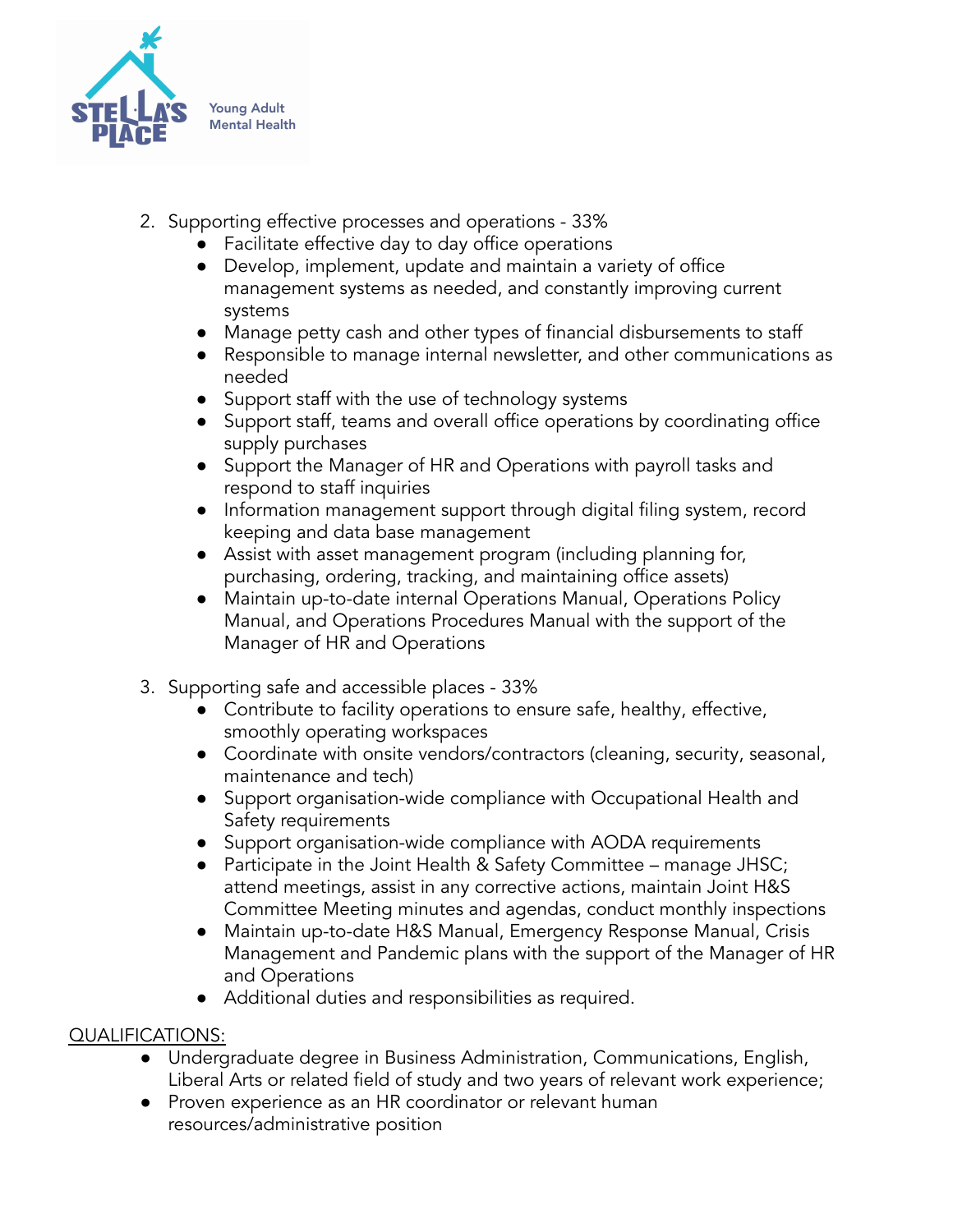

- Knowledge of human resources processes and best [practices](https://resources.workable.com/blog/hr-best-practices-su-joun)
- Knowledge and experience with diversity, equity and inclusion hiring practices and policy lens
- Strong proficiency in the MS Office Suite and Google products (including Google Docs, Drive, Sheets, Forms)
- Demonstrates experience in and commitment to excellent customer service
- Demonstrates exceptional organizational and time management skills; is able to multitask and prioritize while working independently and as part of a team
- Exceptional verbal and written communication skills
- Thrives in a fast-paced environment
- Is proactive, flexible, resourceful, and conscientious
- Thinks through problems carefully and uses good judgment
- Demonstrates ability to work with a high level of accuracy and attention to detail
- Ability to handle sensitive material with confidentiality and discretion

Additionally, the following preferred qualifications will help you stand out:

- Experience in office/social service/mental health service administration
- Experience working in the community mental health sector is an asset
- Experience with developing and writing organisation level policy and team level procedures and guidelines.
- Ministry of Labour Certified Joint Health and Safety Committee training preferred

## REPORTING:

Communication, coaching, mentoring, professional development, and evaluation will take place with the HR & Operations Manager on a regular basis.

You will work five days/week primarily 9 a.m. to 5 p.m., with occasional work evenings and weekends.

## SALARY & BENEFITS:

\$50,000 - \$56,000/annually

Stella's Place offers a generous health and vacation package; including comprehensive medical, dental and vision health benefits, 3 weeks vacation and 15 health days annually. Vacation increases after one year of service.

## DIVERSITY, EQUITY, AND ACCOMMODATION:

Stella's Place is committed to having a workforce that is reflective of the diversity of the City of Toronto in general and of our participants in particular. We strongly encourage applications from racialized persons, Indigenous persons, persons with disabilities,